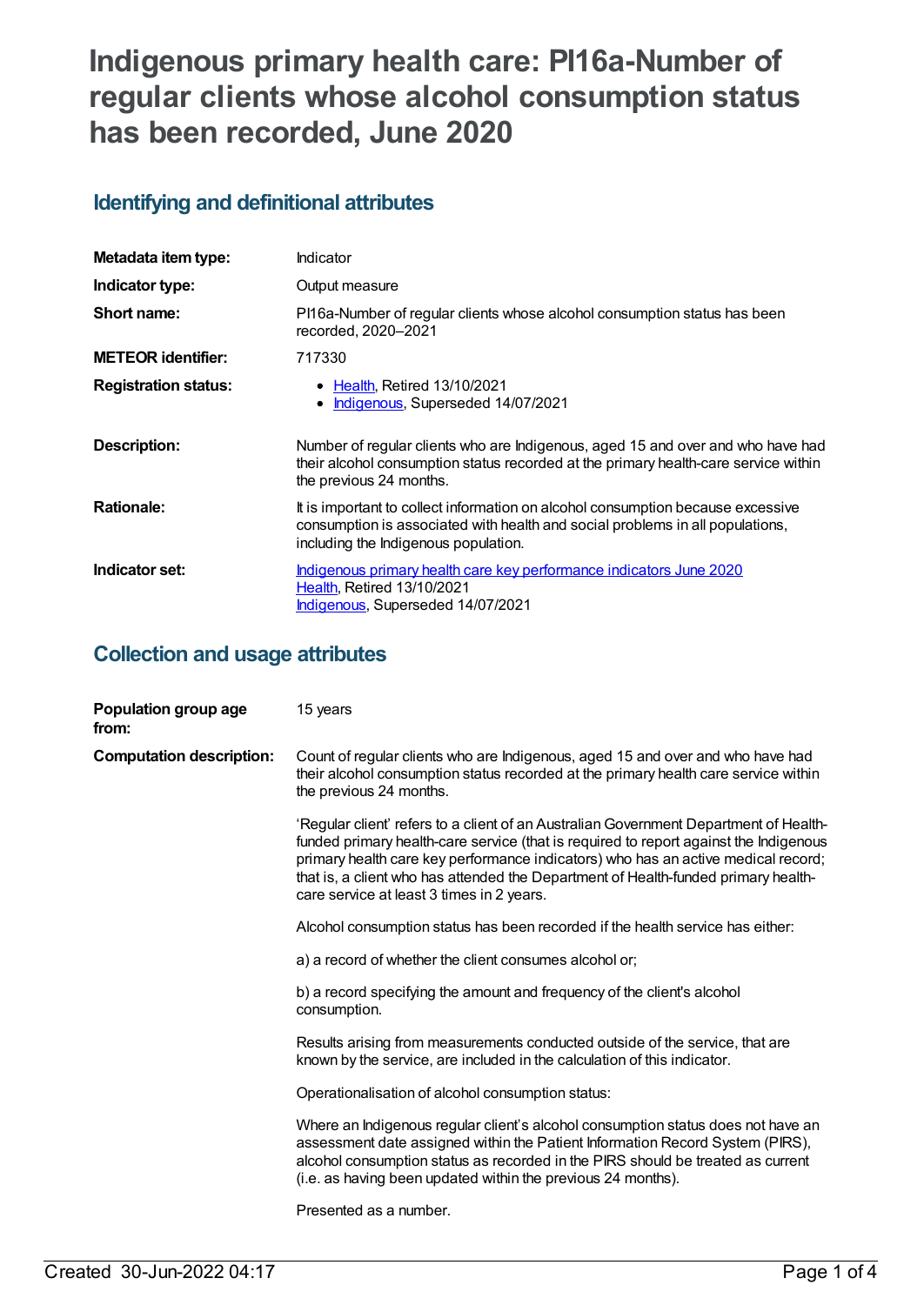| <b>Computation:</b>      | Numerator only.                                                                                                                                                                                   |  |
|--------------------------|---------------------------------------------------------------------------------------------------------------------------------------------------------------------------------------------------|--|
| <b>Numerator:</b>        | Number of regular clients who are Indigenous, aged 15 and over and who have had<br>their alcohol consumption status recorded at the primary health-care service within<br>the previous 24 months. |  |
| Numerator data elements: | Data Element / Data Set-                                                                                                                                                                          |  |
|                          | Person-age, total years N[NN]                                                                                                                                                                     |  |
|                          | <b>Data Source</b>                                                                                                                                                                                |  |
|                          | Indigenous primary health care data collection                                                                                                                                                    |  |
|                          | <b>NMDS / DSS</b>                                                                                                                                                                                 |  |
|                          | Indigenous primary health care NBEDS 2020-21                                                                                                                                                      |  |
|                          | Data Element / Data Set-                                                                                                                                                                          |  |
|                          | Person-alcohol consumption status recorded indicator, yes/no code N                                                                                                                               |  |
|                          | <b>Data Source</b>                                                                                                                                                                                |  |
|                          | Indigenous primary health care data collection                                                                                                                                                    |  |
|                          | NMDS / DSS                                                                                                                                                                                        |  |
|                          | Indigenous primary health care NBEDS 2020-21                                                                                                                                                      |  |
|                          | Data Element / Data Set-                                                                                                                                                                          |  |
|                          |                                                                                                                                                                                                   |  |
|                          | Person-Indigenous status, code N                                                                                                                                                                  |  |
|                          | <b>Data Source</b>                                                                                                                                                                                |  |
|                          | Indigenous primary health care data collection                                                                                                                                                    |  |
|                          | NMDS / DSS                                                                                                                                                                                        |  |
|                          | Indigenous primary health care NBEDS 2020-21                                                                                                                                                      |  |
|                          | Data Element / Data Set-                                                                                                                                                                          |  |
|                          | Person-regular client indicator, yes/no code N                                                                                                                                                    |  |
|                          | Data Source                                                                                                                                                                                       |  |
|                          | Indigenous primary health care data collection                                                                                                                                                    |  |
|                          | NMDS / DSS                                                                                                                                                                                        |  |
|                          | Indigenous primary health care NBEDS 2020-21                                                                                                                                                      |  |
| Disaggregation:          | 1. Sex:                                                                                                                                                                                           |  |
|                          | a) Male<br>b) Female                                                                                                                                                                              |  |
|                          | 2. Age group:                                                                                                                                                                                     |  |
|                          | a) 15-24 years<br>b) 25-34 years                                                                                                                                                                  |  |
|                          | c) 35-44 years                                                                                                                                                                                    |  |

- d) 45–54 years e) 55–64 years
- f) 65 years and over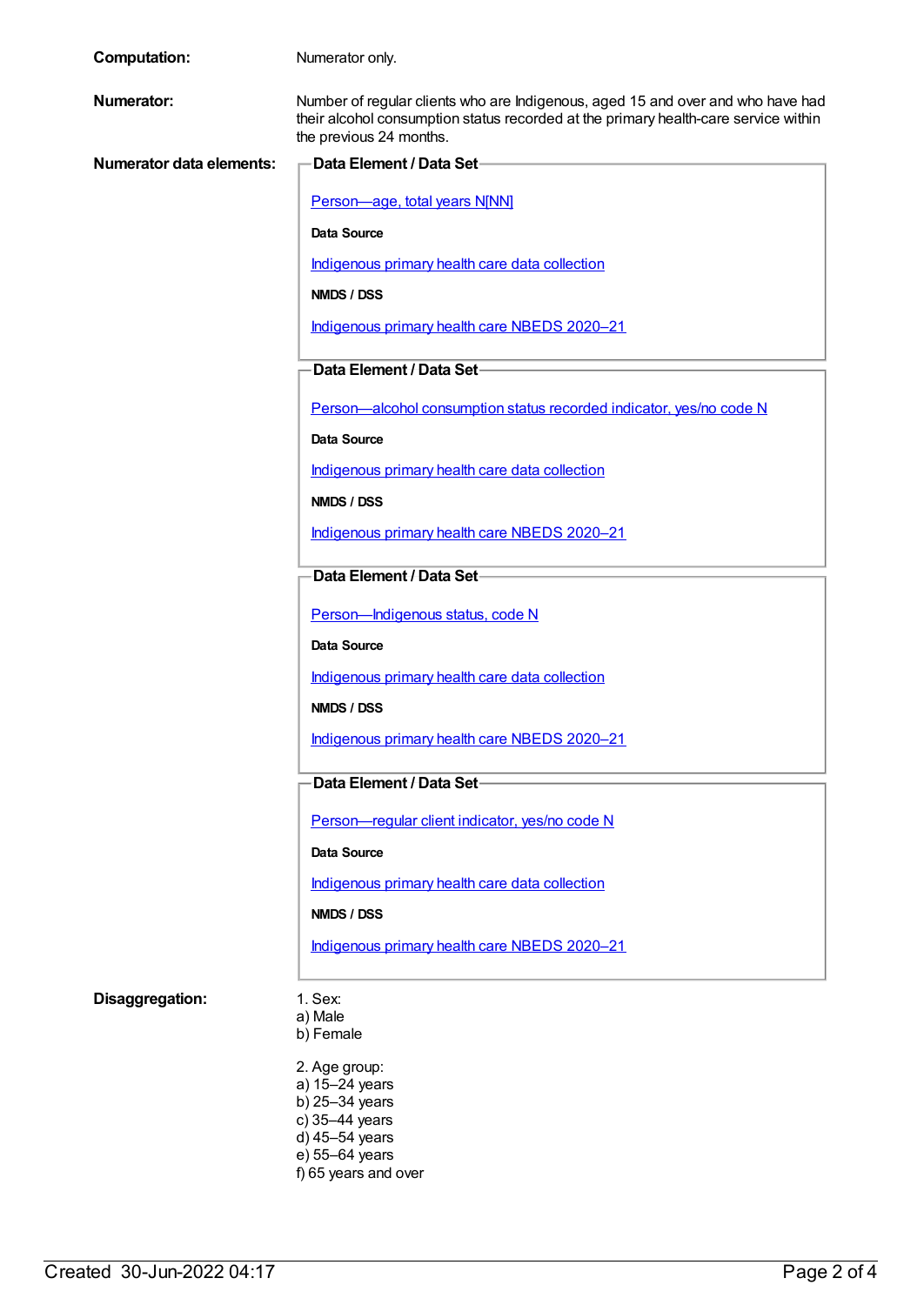| <b>Disaggregation data</b><br>elements: | Data Element / Data Set-                                                                      |
|-----------------------------------------|-----------------------------------------------------------------------------------------------|
|                                         | Person-age, total years N[NN]                                                                 |
|                                         | <b>Data Source</b>                                                                            |
|                                         | Indigenous primary health care data collection                                                |
|                                         | NMDS / DSS                                                                                    |
|                                         | Indigenous primary health care NBEDS 2020-21                                                  |
|                                         | Data Element / Data Set-                                                                      |
|                                         | Person-sex, code X                                                                            |
|                                         | <b>Data Source</b>                                                                            |
|                                         | Indigenous primary health care data collection                                                |
|                                         | NMDS / DSS                                                                                    |
|                                         | Indigenous primary health care NBEDS 2020-21                                                  |
| Comments:                               | This indicator covers a 24 month reporting period from 1 January 2020 to 31<br>December 2021: |
|                                         | • Indigenous primary health care NBEDS 2019-20 covers the period<br>01/01/2020 to 30/06/2020  |
|                                         | Indigenous primary health care NBEDS 2020-21 covers the period<br>01/07/2020 to 30/06/2021    |

Indigenous primary health care NBEDS 2021–22 (to be released) will cover the period 01/07/2021 to 31/12/2021.

# **Representational attributes**

| Count   |
|---------|
| Real    |
| Person  |
| N[N(6)] |
|         |

### **Indicator conceptual framework**

**Framework and dimensions: Health [Behaviours](https://meteor.aihw.gov.au/content/410676)** 

#### **Data source attributes**

| Data sources: | Data Source                                    |
|---------------|------------------------------------------------|
|               | Indigenous primary health care data collection |
|               | Frequency                                      |
|               | 6 monthly                                      |
|               | Data custodian                                 |
|               | Australian Institute of Health and Welfare.    |
|               |                                                |

### **Source and reference attributes**